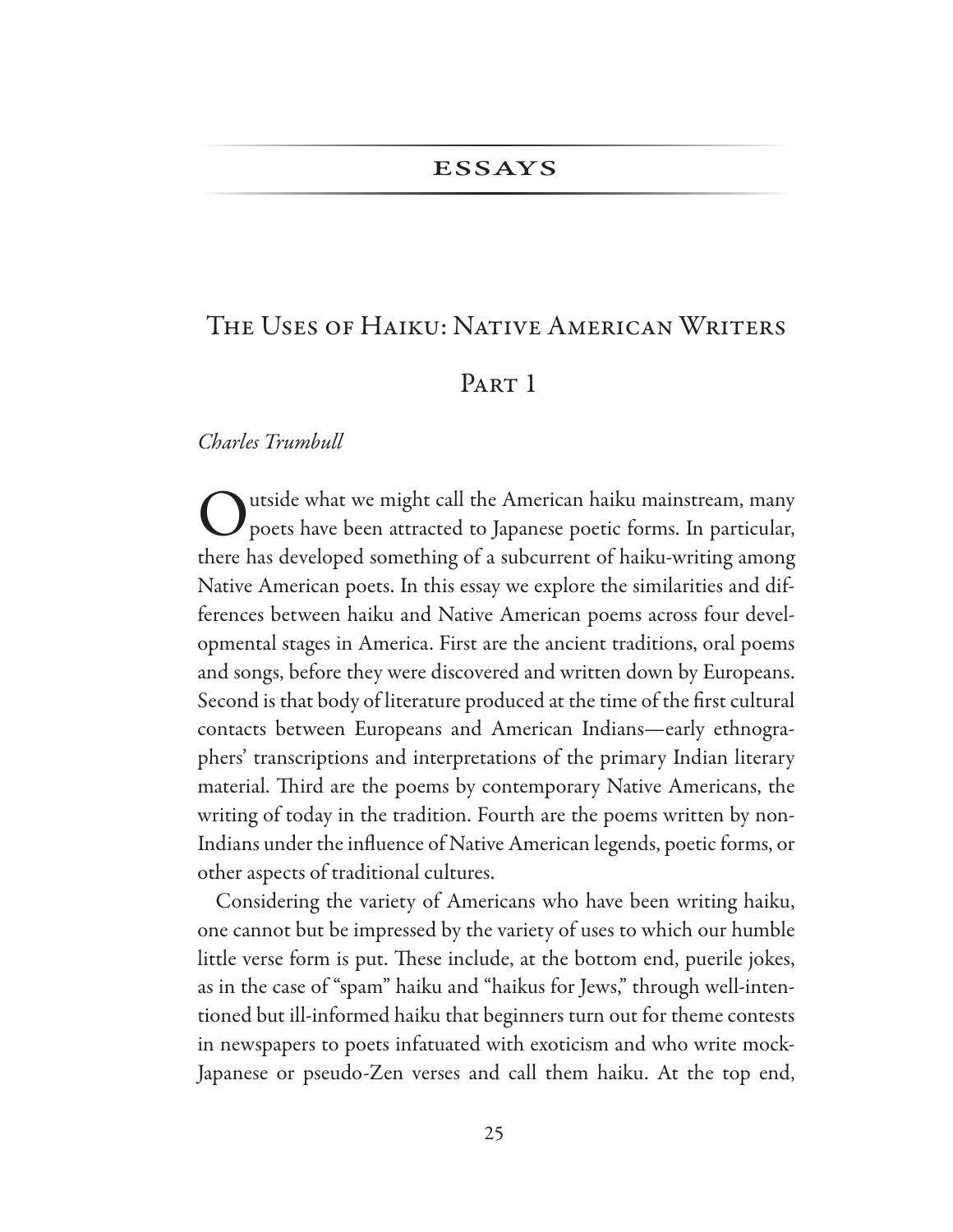however, some serious writers who are not members of what we might call the haiku mainstream are also writing haiku. These "outsiders" include the Beats and other "longpoets" (including Billy Collins, John Ashbery, and Paul Muldoon), and African Americans (such as Etheridge Knight, Richard Wright, and Sonia Sanchez).<sup>2</sup> The question of what aspects of haiku these people find useful has always fascinated me: that is, why do they write haiku? What does haiku do for them that other forms do not? In the pages below I would like to share my impressions—and a sampling of these Native American haiku and haiku-like verses.

### **DISCOVERY: JAPANESE**

There are parallels between the emergence of Native American po-**L** ems and songs and the early years of haiku history. Like traditional Indian songs, the Japanese haiku developed in cultural isolation for 200 years, resting on the basis of ancient indigenous and Chinese imported poetical forms, before Japan was, by force of arms, "opened" by the West. As for the opening of the Japanese and the Indian societies, the parallels are readily apparent. The first translations into English of both American Indian and Japanese material began just before the turn of the twentieth century. It should not be surprising that when they approached the poetry of a foreign culture, the interpreters thought first in familiar terms. The first translators naturally conceived of Japanese or Indian poetry in Western forms.

For example, remember that haiku in Japanese are generally written in a single vertical line. The early translator Basil Hall Chamberlain conceptualized haiku as "Japanese poetical epigrams" and translated them as two lines of iambic tetrameter, for example, Bashō's:

> The end of autumn, and some rooks Are perched upon a withered branch.<sup>3</sup>

Other early translators titled the haiku for the English reader and rendered the Japanese verses into English quatrains or rhymed couplets. In fact, rhyming English haiku was the norm until the middle of the twentieth century and still persists in some quarters.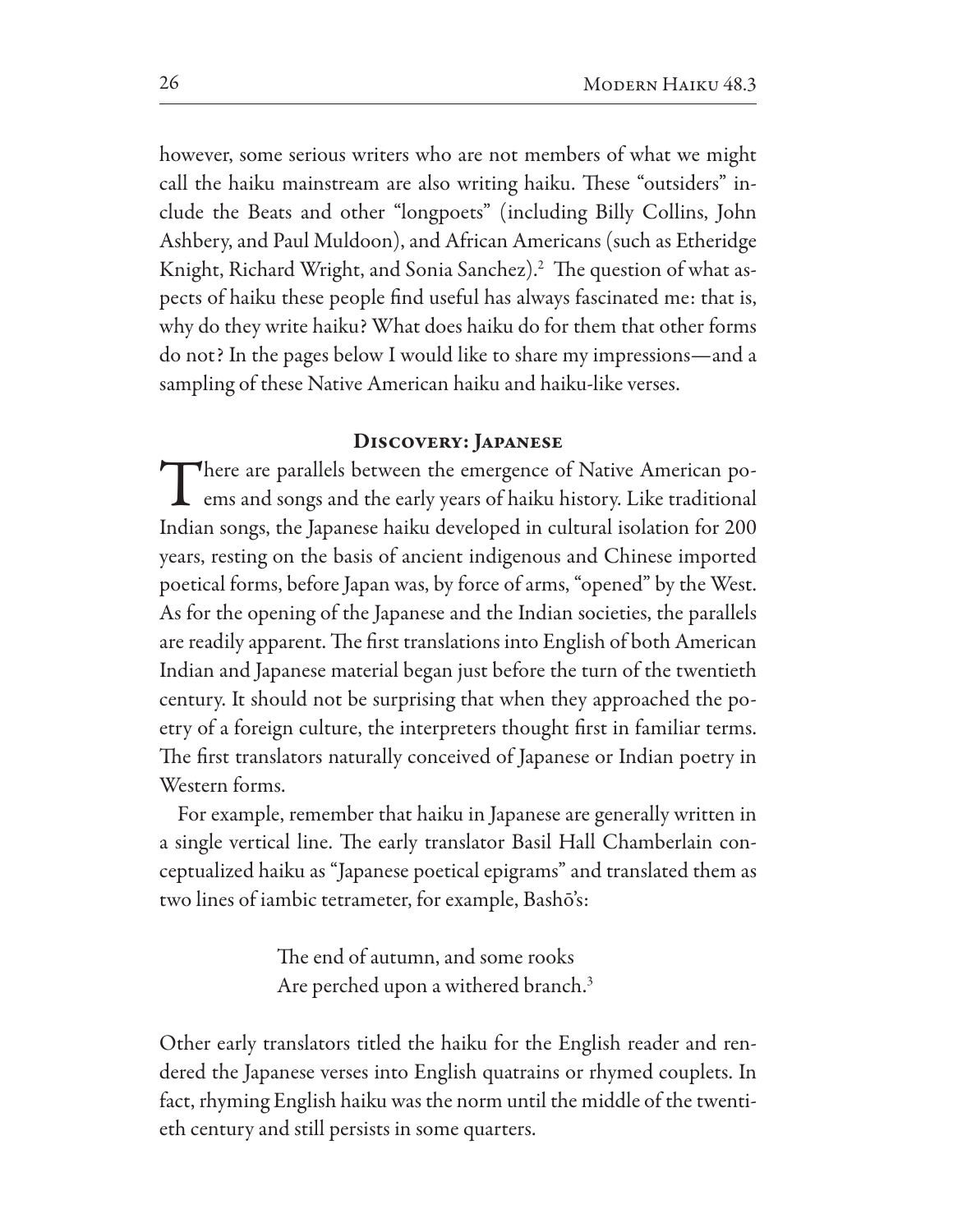**NATIVE AMERICAN SONGS: DISCOVERY AND INTERPRETATION**  $\mathbf T$  f such liberties were taken with a written poetic tradition, imagine I what the first transcriptions into English of Indian songs in an oral tradition must look like. One of the most sensitive of the early ethnographers was Frances Densmore, who worked with native peoples all over North America transcribing their oral songs. Here is her rendition of a Yuman song from Arizona to which she gives the title "The Water Bug and the Shadows:"

> The water bug is drawing the shadows of the evening toward him on the water.

This song seems quite haiku-like; moreover, one might even detect a hint of imagism. In fact, there was a great deal of excitement in the 1920s and '30s when certain similarities among imagism, Asian verse forms, and Native American songs were first noticed. A leading student of Indian songs as well as haiku, Gerald Vizenor,

has himself commented on the twentieth-century poets' exploration of the trend of relationships between haiku, tribal songs, and the imagist movement, and claims: "The first American imagist poets were the American Indians.... Many modern imagist poets have sought models of concise poetic expressions in Oriental literature. They may have found these qualities in the lyrical poetry and songs of the American Indians" ("The Ojibway," 18–19). Michael Castro, however, argues that "these similarities are, in fact, superficial at best and more apparent than real," and that "when the translators used imagist concepts and techniques to produce their English translations, the results were bound to bear a striking resemblance to imagist forms" [Castro, *Interpreting the Indian*, 23], However, this objection of Castro's can be answered at least in part by Kenneth Rexroth's observation about the differences in poetic type that result from Densmore's translations of songs from various tribes:

The resemblance to Japanese poetry is indeed startling, particularly in the Chippewa songs. This is not due to the influence of Amy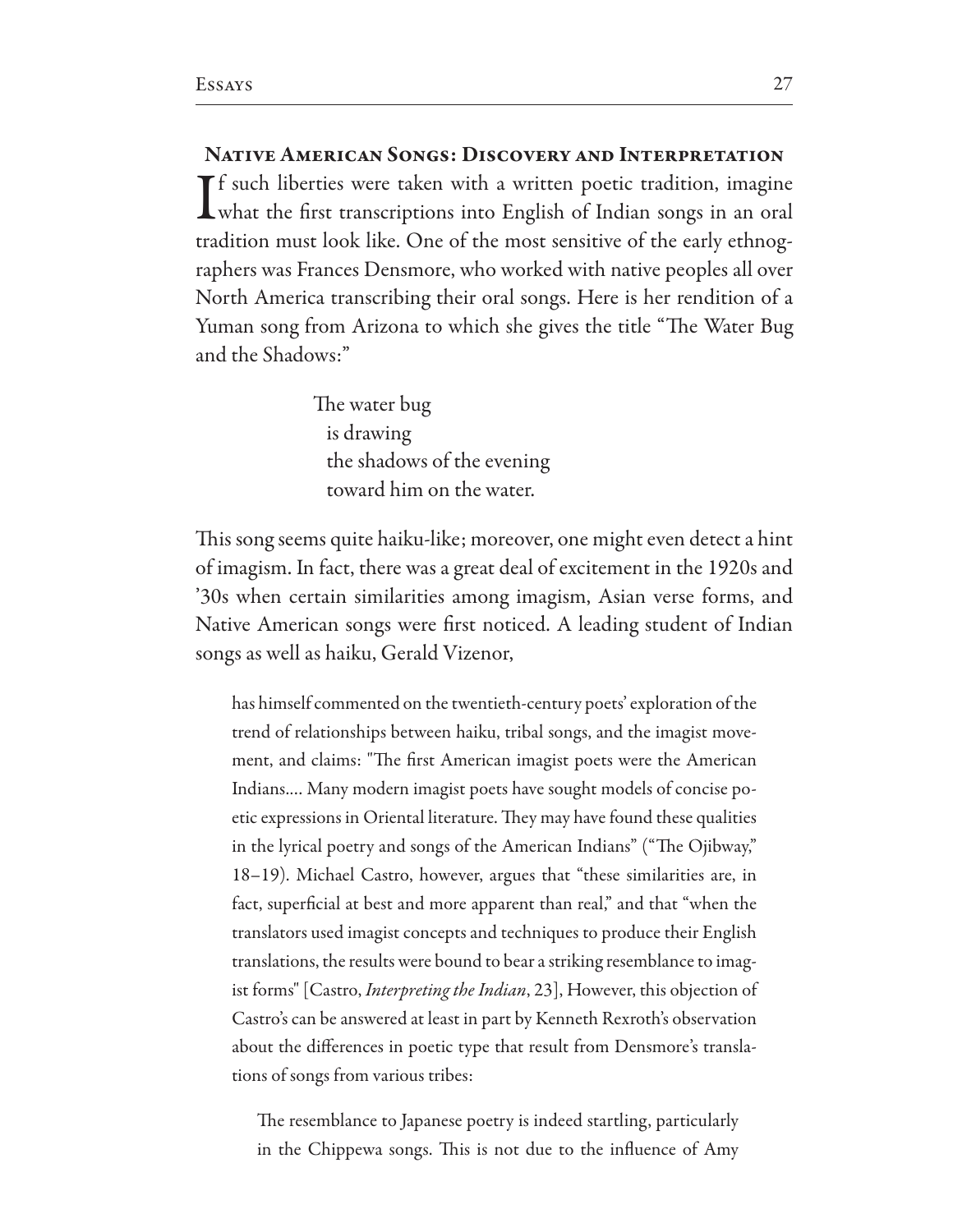Lowell and other free-verse translators on Miss Densmore. On the contrary, she worked with the Chippewa many years before such Japanese translations and their imitations in modern American verse came into existence. As the years have gone by she has moved on to tribes which do not show the same kind of resemblance either in music or lyric. [Rexroth, "American Indian Songs: Twentieth-Century Poets and the Native American," 22<sup>4</sup>

How many thousands of haiku have been written about shadows or reflections on the water? Look at the poem again. The Yuman song is presented to us in a predigested form: there is a title and the images are neatly divided into line breaks—neither existed in the original oral version. And who knows what other accommodations have been made?

In his eye-opening book, Interpreting the Indian, Michael Castro illustrates what happens to the original material at the next junction, when the poets pick up the Indian verses from the anthropologists. Densmore recorded a Chippewa (Ojibway) dance with a simple text:

> Across the river They speak of me as being.<sup>5</sup>

This is the reaction of a Chippewa warrior who hears the mournful wails of the Sioux women across the river after the Chippewa roundly defeated the Sioux in a battle. The poet Alice Corbin Henderson, a member of Helen Monroe's circle at Poetry magazine, prettified the Chippewa song to read like this:

# WHERE THE FIGHT WAS

In the place where the fight was Across the river. In the place where the fight was Across the river: A heavy load for a woman To lift her blanket,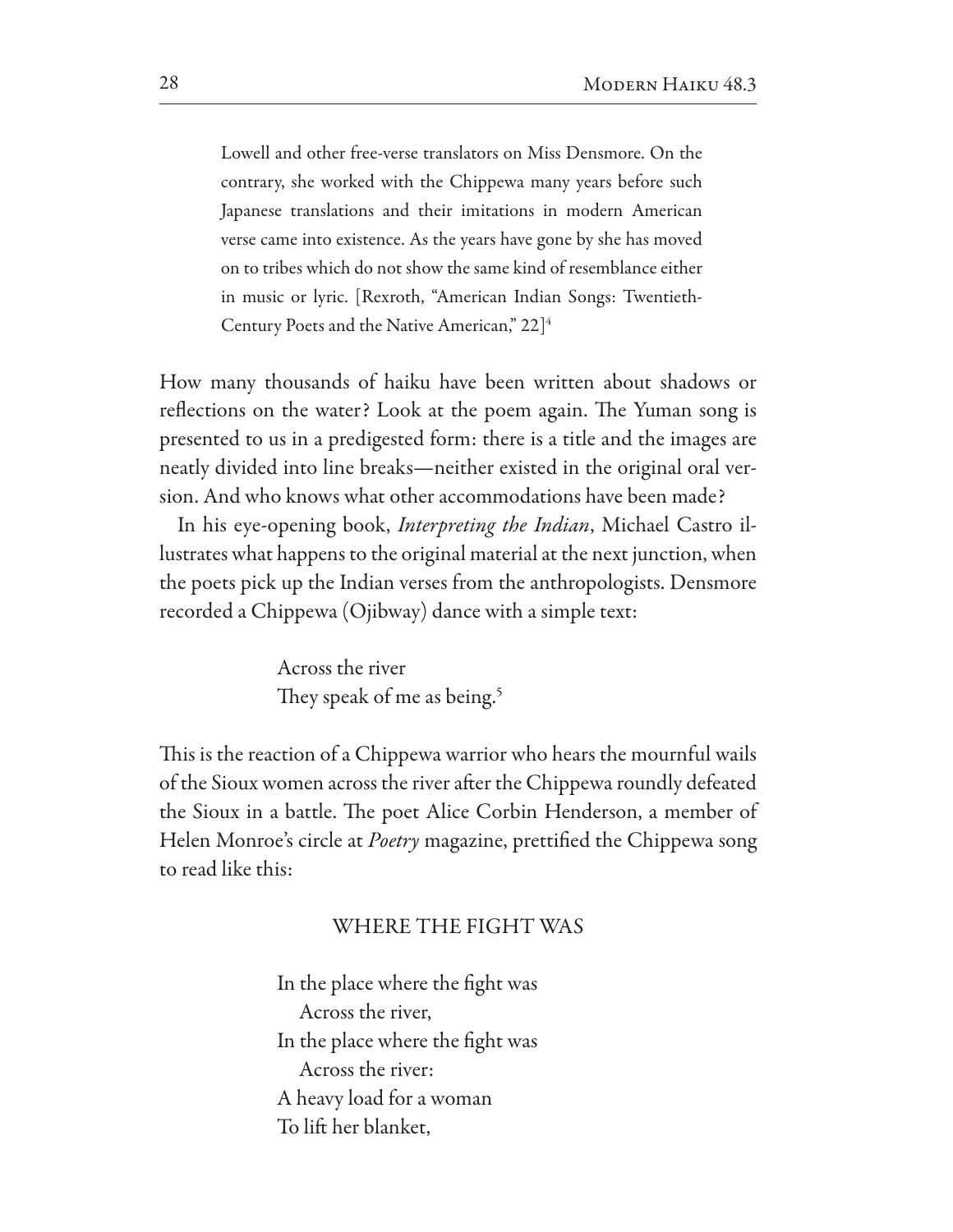A heavy load for a woman To carry on her shoulder. In the place where the fight was Across the river. In the place where the fight was Across the river: The women go wailing To gather the wounded The women go wailing To pick up the dead.

Castro writes of Henderson, "She considered herself an imagist poet, and almost all of her Indian interpretations were reworkings of Densmore's translations. Her usual method was to begin with a phrase from the presumably literal Densmore version-an Indian "keynote" as Henderson called it—and expand from it with varying degrees of loyalty to the origi $nal.^{96}$ 

### POETICIZING: JAPANESE

T n the history of English-language haiku the same sort of thing was hap-**L** pening at the same time when poets—or folks who fancied themselves poets—took up where the original translators left off. On the one hand, some early translators clearly aimed for a modicum of accuracy; here, for example, is Ezra Pound's spare rendition of Moritake's "butterfly" haiku:

> The fallen blossom flies back to its branch: A butterfly<sup>7</sup>

And here is an entirely different interpretation, by Clara A. Walsh from her 1910 book *Master-Singers of Japan*:

> Where the soft drifts lie Of fallen blossoms, dying, Did one flutter now, From earth to its own brown bough?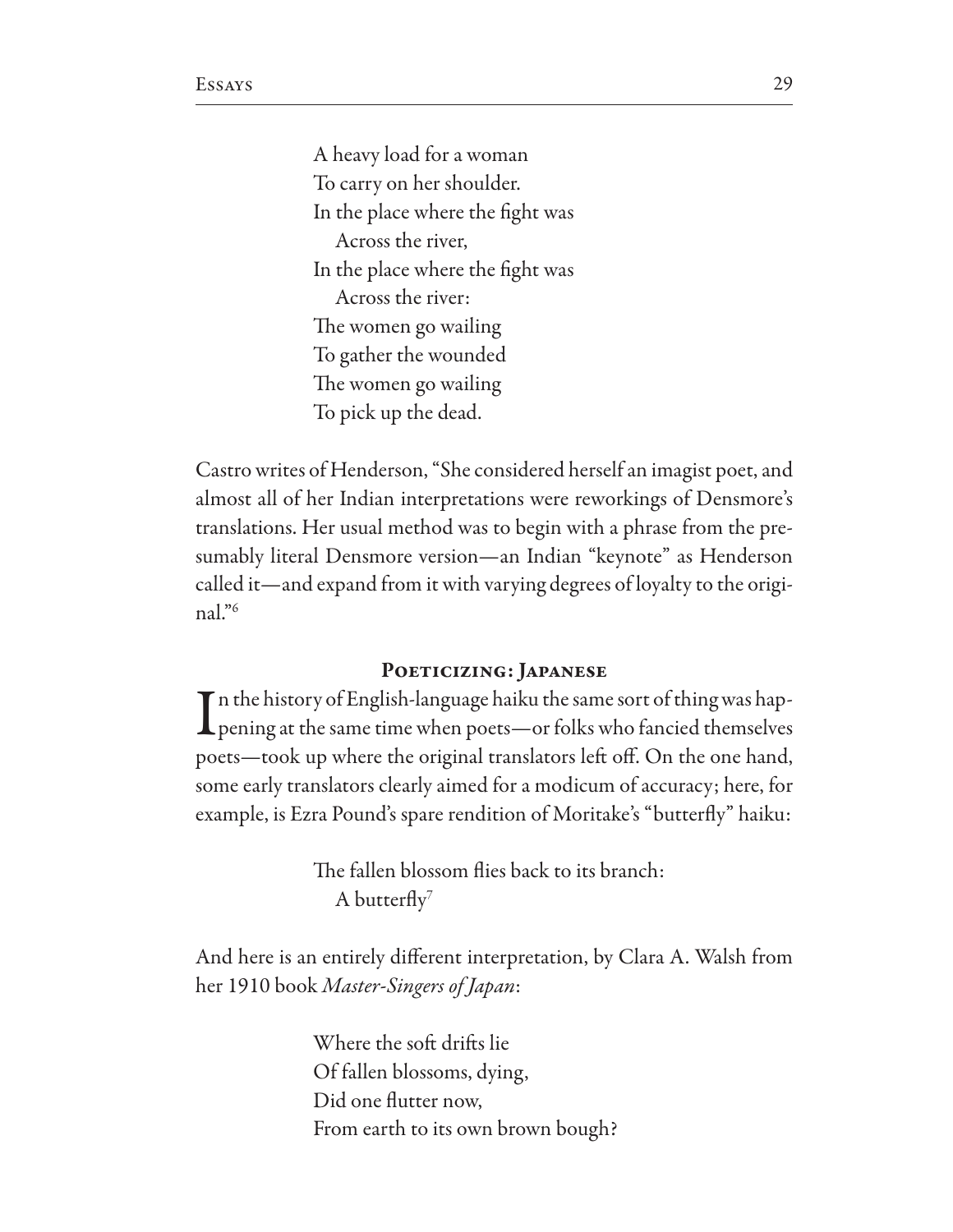Ah, no! 'twas a butterfly Like fragile blossom flying!<sup>8</sup>

Lacking an understanding of what Native American or Japanese poetry was really about, the early poet-translators appropriated and deployed Western forms with which they were familiar.

#### **NATIVE AMERICAN POETRY**

C tage II was the creation of verses by contemporary Native Americans,  $\sum$  who were sometimes in the process of rediscovering their own roots. In fact the rediscovery of native traditions has been taking place for 150 years—the first book of Indian poetry, George Copway's The Ojibwa's *Conquest*, appeared in 1850—but it did not really get underway in earnest until about fifty years ago. We will discuss some of the aspects of this kind of writing and read some examples presently, but for now let us simply note that most of this poetry is now written in English rather than the vernacular languages, probably because English, awkwardly enough, is the Indians' lingua franca, the only language they have in common. At this stage of development, English is a unifying force for Native Americans more than an instrument of cultural oppression.

The Japanese analogy is a little different: Japan has long been a strong nation-state with a vital culture, and Japanese still write haiku overwhelmingly in Japanese. On the other hand, we could point to the cultural assimilation of Japanese-Americans, some of whom write in English when their command of Japanese begins to falter, as well as the not insignificant number of Japanese who are writing haiku in English,<sup>9</sup> probably to escape the rules and restrictions of the traditional Japanese haiku enterprise as well as to explore the poetical possibilities of Western culture when applied to a highly Japanese genre.

### **NON-NATIVE AMERICANS WRITING POETRY**

C tage III is the phenomenon of non-Indians writing on Indian themes  $\bigcup$  and non-Japanese writing haiku. We are all guilty of the latter proposition to a greater or lesser extent; you'll have to decide for yourself to what degree the haiku genre remains Japanese and how much it can be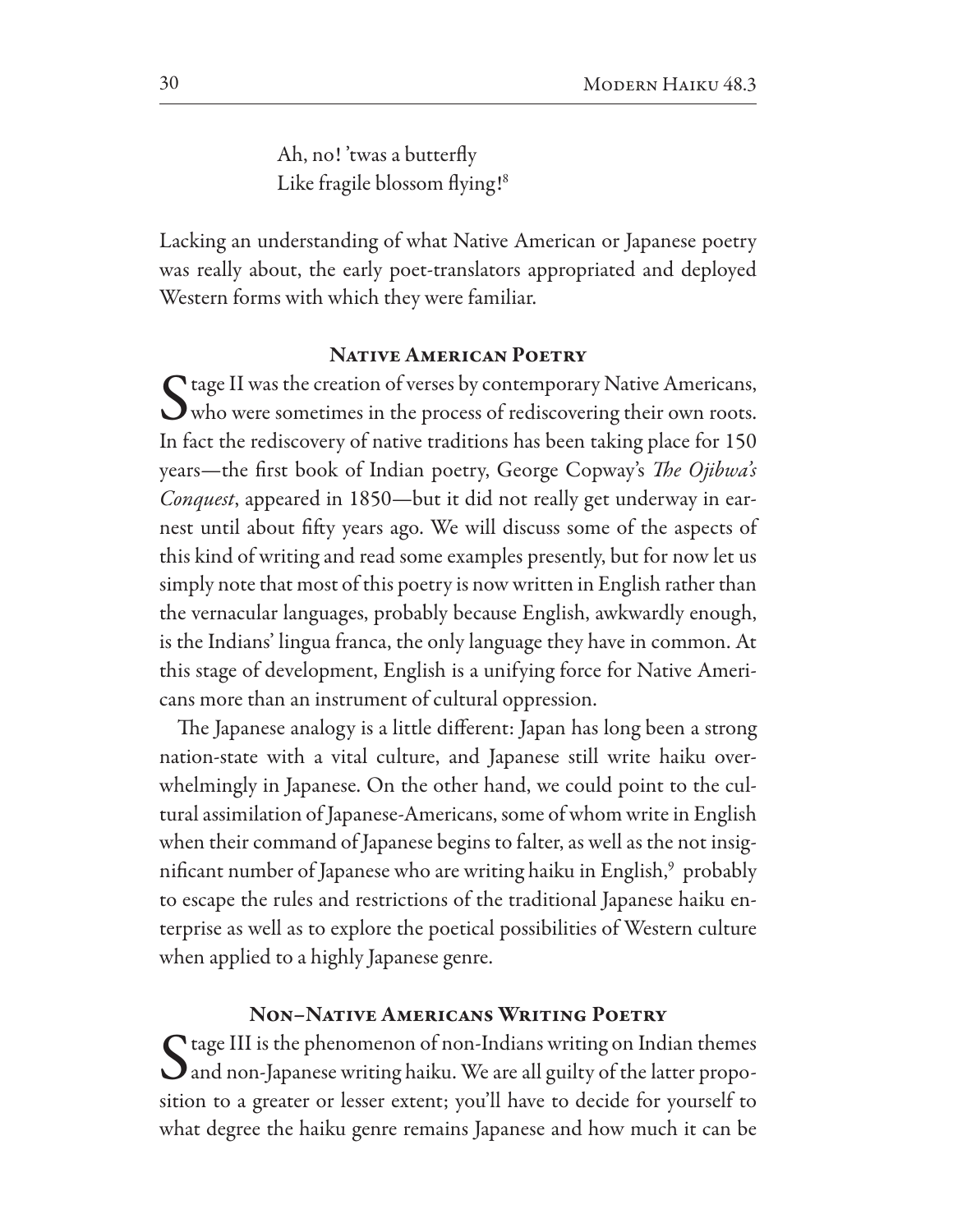considered part of world literature or English-language poetry. But we all dislike haiku by Westerners that are too "Japanesy." In the case of non-Indians approaching Native American poetry and using themes and methods in their own work, we need to isolate and exclude those white poets who were essentially "playing at being Indians"—characterizing the Indian as "the brutish savage" or the "noble savage"-the former a Calvinist strain in Western culture, the latter represented by the romanticism of the type exemplified by Henry Wadsworth Longfellow's Hiawatha:

> By the shores of Gitche Gumee, By the shining Big-Sea-Water, Stood the wigwam of Nokomis, Daughter of the Moon, Nokomis. Dark behind it rose the forest, Rose the black and gloomy pine-trees, Rose the firs with cones upon them; Bright before it beat the water, Beat the clear and sunny water, Beat the shining Big-Sea-Water.<sup>10</sup>

Castro goes into great detail on the treatment of the Indian in the works of major American poets. He credits Walt Whitman as the first to take a broad view of Americans as including the continent's first settlers. In Song of Myself, for example, Whitman asks,<sup>11</sup>

> The friendly and flowing savage, who is he? Is he waiting for civilization, or past it and mastering it?

Castro also considers the work of poets including Hart Crane, Vachel Lindsay, William Carlos Williams, and Charles Olson before spending two chapters on Gary Snyder and the coming-together of the work of European American and Indian poetry beginning in the 1970s. Snyder is a pivotal figure because he is of European origin, studied Asian culture and Zen in Japan, and wrote haiku in the West Coast Beat traditions in the 1950s and '60s. His work is often seen as a bridge between Western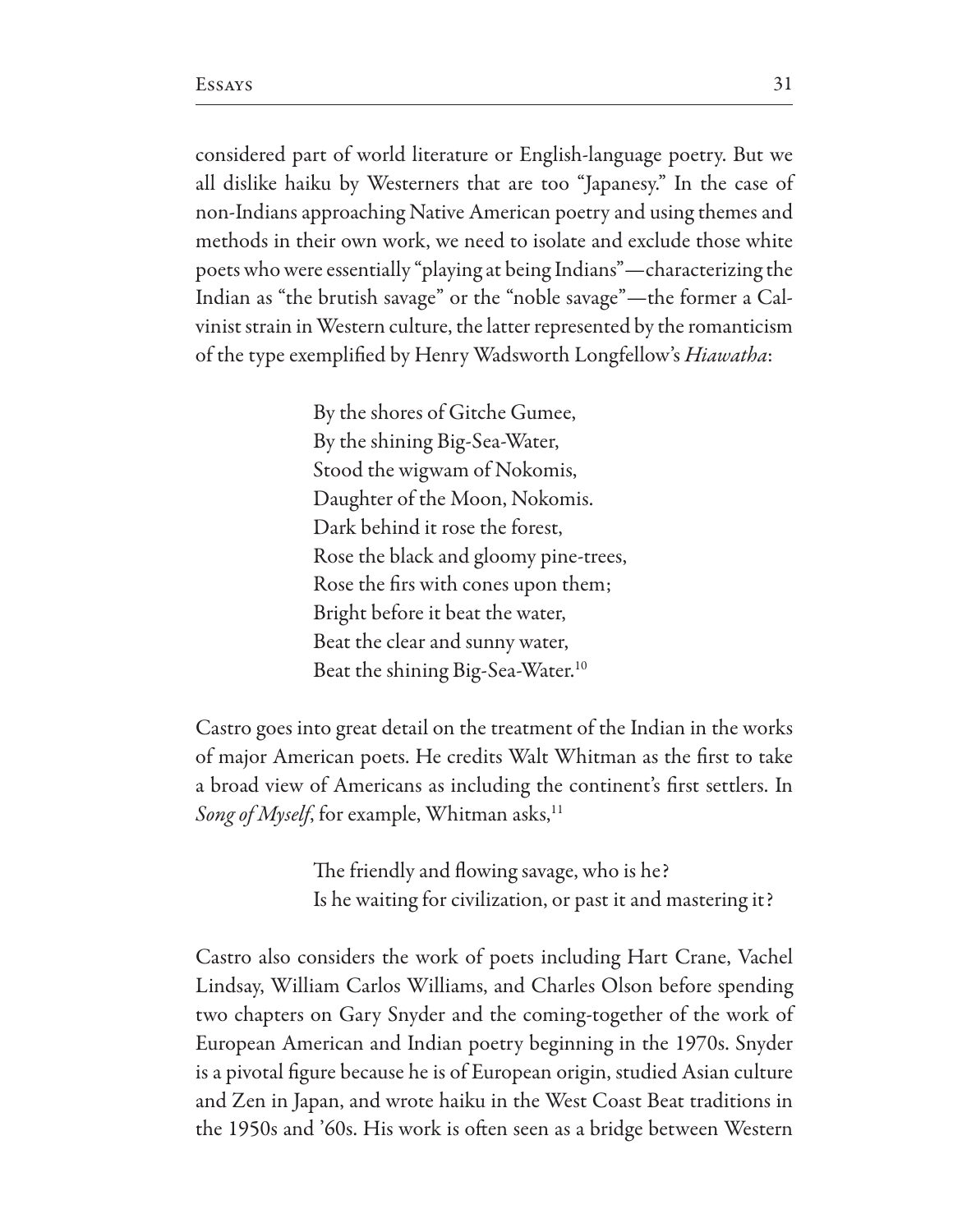and Native American world views. Here are two of Snyder's haiku from a 1964 collection:

> Cats shut down deer thread through men all eating lunch

Jackrabbit eyes all night breakfast in Elko

## **COMPARING NATIVE AMERICAN POETRY WITH HAIKU**

Tellie Barnes was a literary scholar who published a study, American Indian Verse, in the 1920s. She was writing in the umbra of the imagists, and one cannot help but be struck with the similarities between her criteria for Native American verse and the standard characterizations of haiku. Three factors are outstanding in Indian verse. Let's examine these point by point, following Barnes's schema:<sup>13</sup>

## **Verse Form**

Compactness is explored in the discussion of "extreme economy," next. Densmore's succinct rendering of the Ojibway song that we read earlier—"Across the river / They speak of me as being"—is one example. Haiku poets, too, select their words for precision as well as their ability to evoke resonant images beyond the denotation of the words themselves. Some Native American writers—and some haiku poets too—go overboard in trying to economize on language and pack as much meaning as possible into the short verse, especially in the  $5-7-5$ -syllable format. Here is such a haiku by the Ojibway writer Kimberly Blaeser:<sup>14</sup>

> Language of droplets ping ponging gutter downspouts overheard spring nights.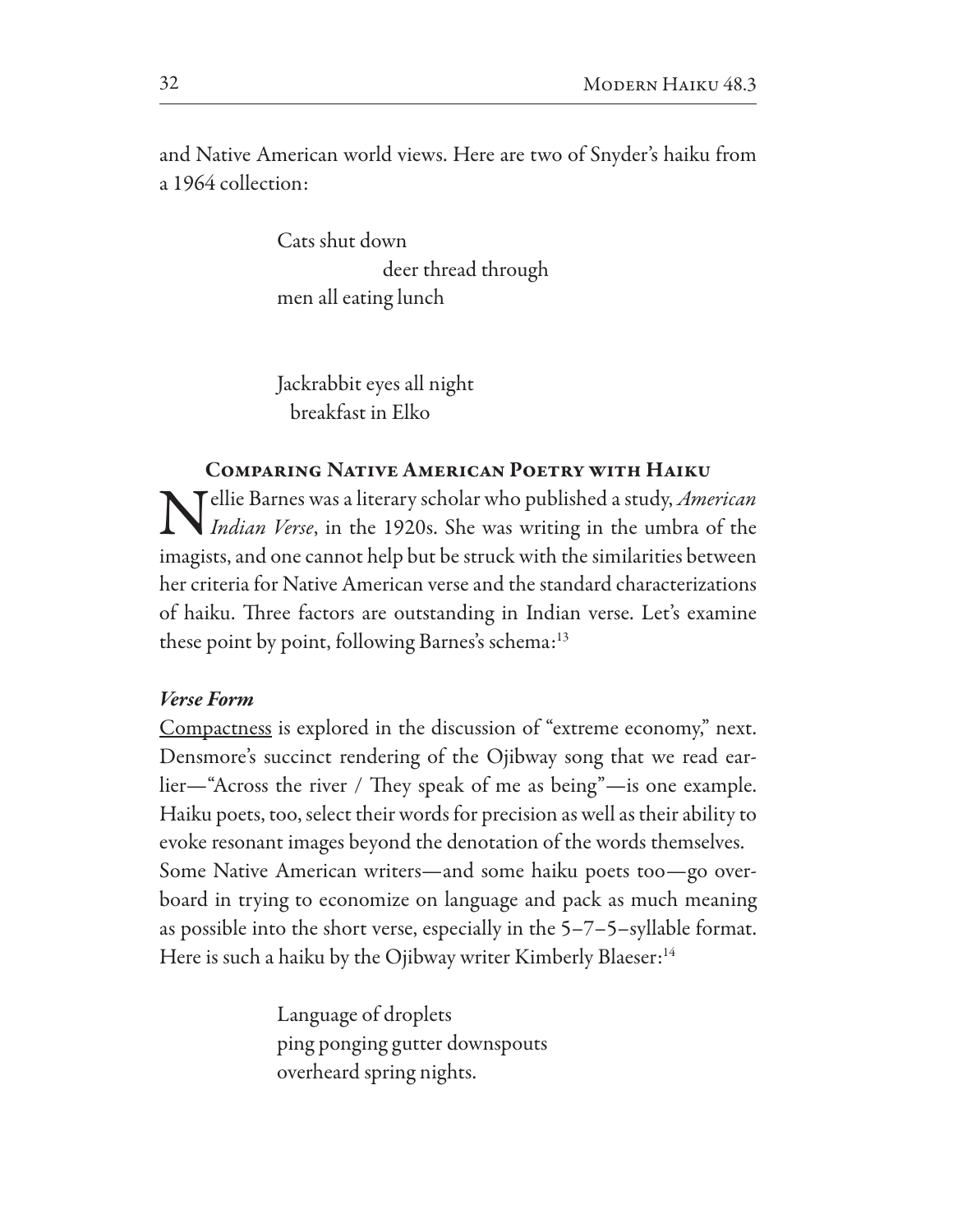This haiku also reminds us of the danger in haiku composition of trimming articles and other auxiliary words (usually in order to meet a strict syllable count), resulting in stilted diction, a tendency in the haiku movement that has come to be called, unfortunately enough, "Tontoism."

Economy of expression. Extreme economy of expression certainly defines haiku above all other poetic forms. Brevity and compactness lead to another aspect that haiku shares with Native American verse: the involvement of the reader in the production of the poem. In both cases the listener or reader must call upon his or her own experience to fill the blanks in the text and complete the poem. "The tribal songs, [researcher Margot Astor] says, are 'remindful of the best Japanese Haiku that turn the listener into a poet himself, for it is his part to fill the sketch into completeness."15

#### **Poetics**

Rhythm and repetition. Word patterns, the rhythm, contribute to the overall experience of hearing a haiku, and to the verse's ultimate success. Rhythm is determined by repetition, not rhyme or meter. Native American songs usually depend on repetition rather than other poetic devices, notably rhyme, and, we might add, metric or syllabic form. On the other hand, repetition is not typical in *haikai*—in fact it is usually to be avoided, as, for example, in the prohibition on any sort of thematic repetition in renga. Repetition as poetic device is probably most suited to an oral culture, where it is used as an aid to memorization. Haiku is best suited to visual rather than oral presentation. Traditionally haiku has been done in more or less strict syllabic format, which is not the case of Indian songs, of course.

<u>Rhyme</u>. Rhyme is a poetic consideration perhaps more important to oral Native American songs than to haiku, which is primarily a written form. Absence of rhyme is characteristic of Japanese haiku, probably for some of the same reasons that it is not essential in Indian verse: rhyme is too easy and soon becomes tedious.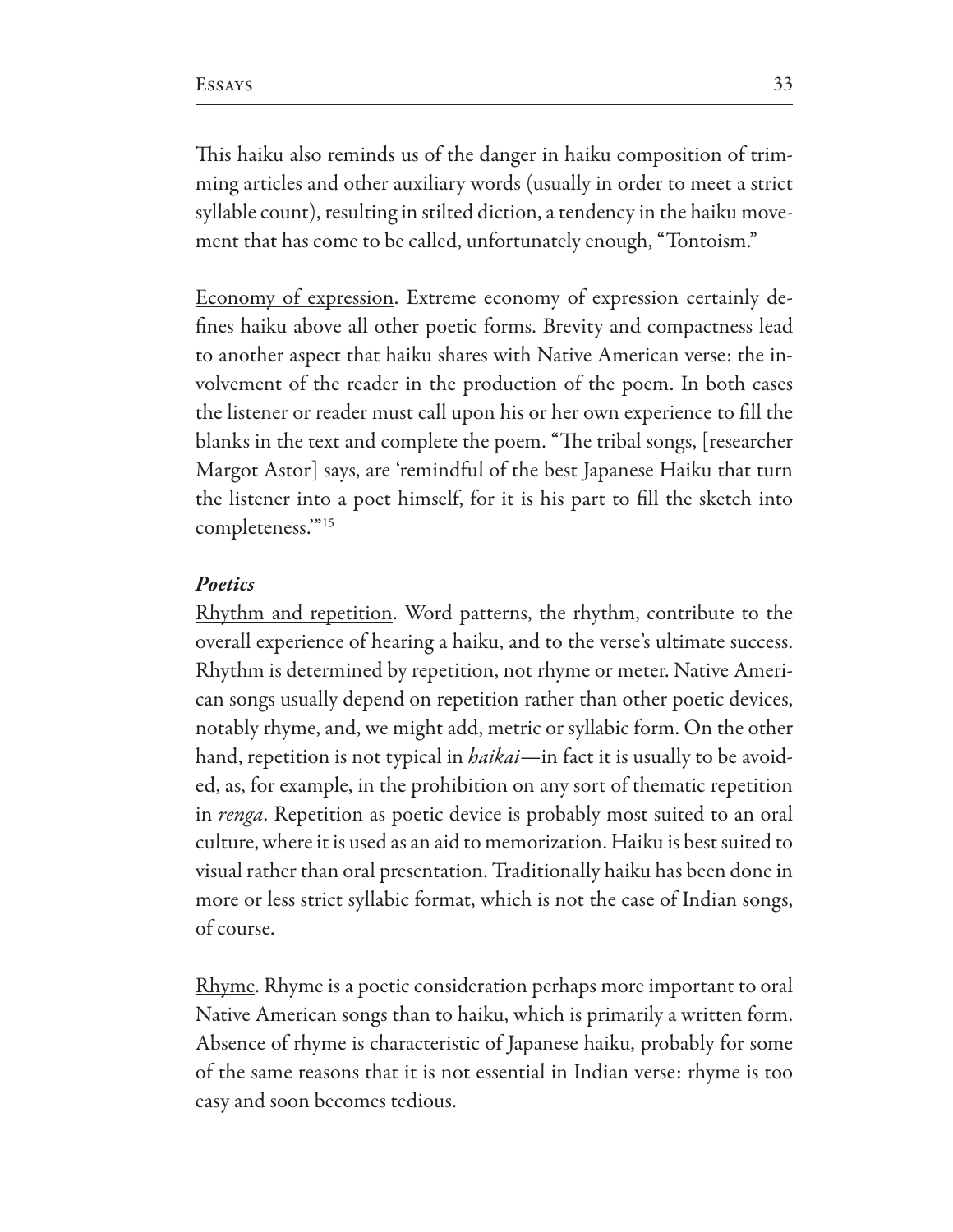Imagery. "Extensive use of sense imagery and the imagery of comparison" are identical to two rib-bones of haiku: use of concrete sense images and the poetical resonance that results from their juxtaposition.

Both Indian verse and haiku use concrete images in order to express things as they are (or seem to be) rather than in terms of something else. The centrality of strong imagery characterizes not only haiku and Native American songs, but also the imagist poets of the early twentieth century. One scholar points out (again):

A review of Densmore's Chippewa Music published by Carl Sandberg in 1917 playfully noted the similarities between the Ojibway songs and the imagist movement: "Suspicion arises that the red man and his children committed direct plagiarism on our modern imagists and vorticists."<sup>16</sup>

Literary scholar Alan R. Velie writes of a similarity between haiku and Native American songs in terms of richness of meaning and suggestion:

The Chippewa poem that follows is similar to traditional haiku in that it is brief yet manages to evoke a range of thoughts and emotions:

> As my eyes search the prairie I feel the summer in the spring.

It is dependent on a visual image, although, as in haiku, there is a strong element of synthesis (in this case, the additional sense is tactile). Finally, it is set outdoors amid natural surroundings and set in a particular season.<sup>17</sup>

## **Aesthetics**

<u>Beauty</u>, of course, is subjective—in the eye of the beholder—and it seems almost too elementary an aspect of poetry to need mention here. However, the quality of Beauty in Native American verse and haiku is similar. Both traditions view Beauty and Truth as aspects of the same thing: what is truthful is beautiful and vice versa, and the enjoyment of the verse is the realization of that unity of the two. Directness and simplicity are valued over prolixity and ornament.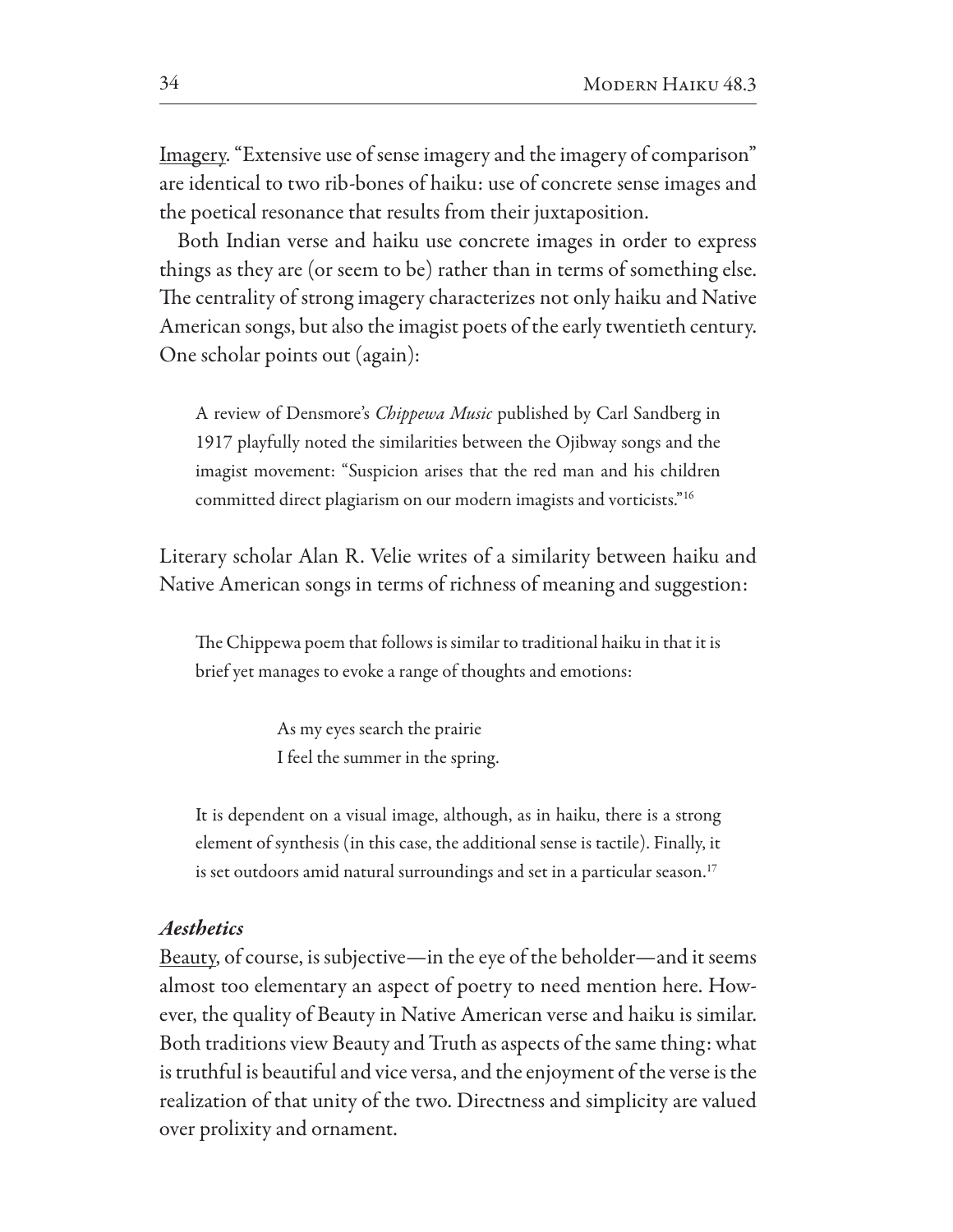Sincerity. Barnes writes, "The last aspect is a notable expression of the great religious motive which is dominant in all forms of native verse." It would be hard to say that haiku possesses a "great religious motive," unless you are a strong believer that Zen is virtually synonymous with haiku. There are surely major elements of Zen, other strains of Buddhism, Taoism, and Shamanism in Japanese haiku. Many of the best Englishlanguage haiku exhibit a Thoreauvian and Emersonian spirituality, while contemporary French haiku often echo the thinking of great philosophers such as Henri Bergson, Jean-Paul Sartre, and Roland Barthes. Still, all such poetry is usually distinguished by its integrity and sincerity of purpose.

In his compilation, American Indian Literature: An Anthology  $(75-$ 76), Alan R. Velie finds other similarities between haiku and Native American songs. To the aspects enumerated above we might add plainspokenness.

Directness and frankness are characteristics of Native American poems that have parallels in haiku. Velie writes:

One of the charms of Indian songs and poetry is their directness and openness. There are no wasted words, and there is very little of the coyness, rhetorical posing, and use of assumed attitudes common in English and European sonnets. For example, note the complete absence of false modesty in the Chippewa song:

> I can charm the man. He is completely fascinated with me.

Similarly frank and moving is another Chippewa song:

Is there anyone who would weep for me? My wife would weep for me.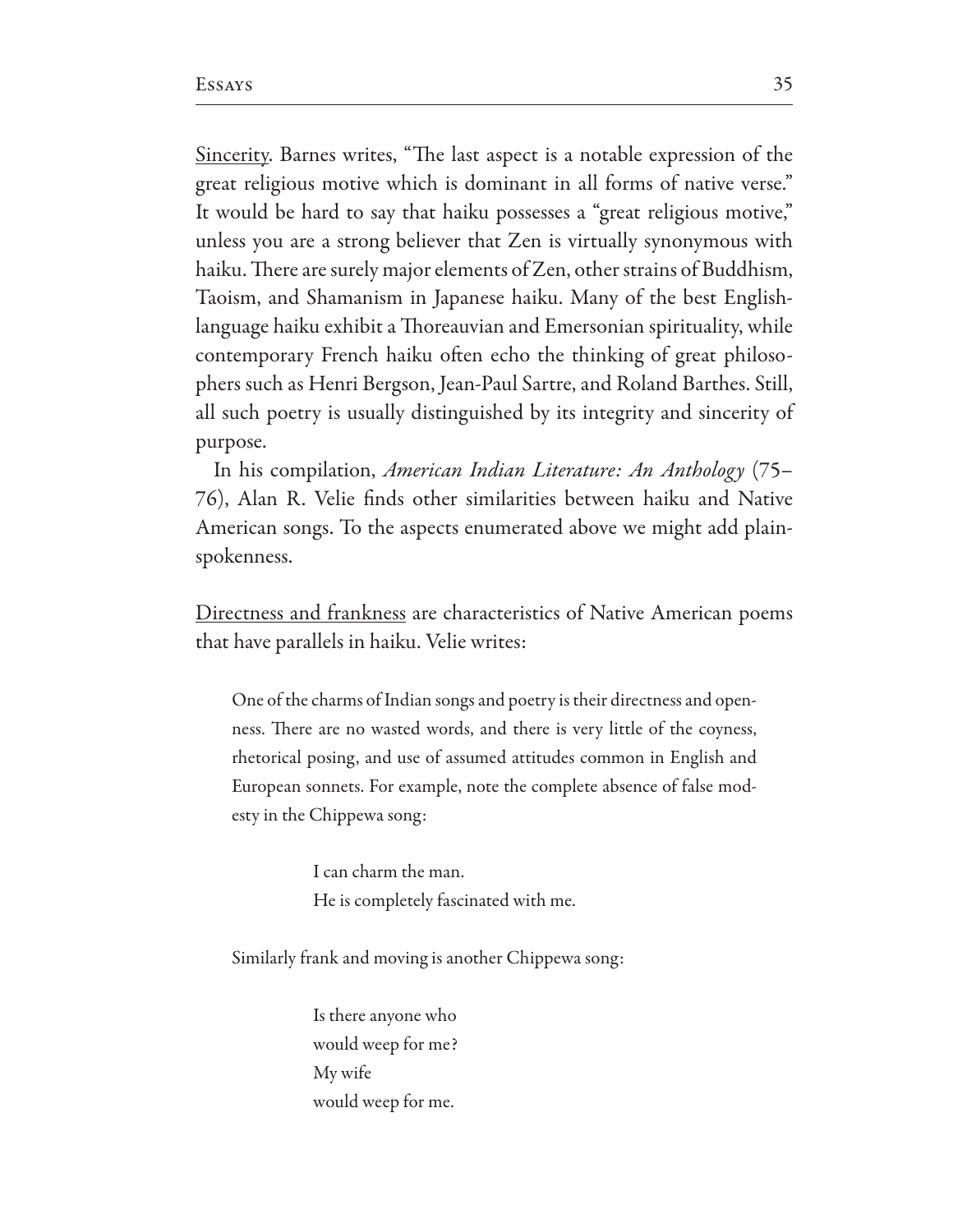It is perfectly matter-of-fact yet profoundly moving because it displays feelings which are obviously genuine and powerful.<sup>18</sup>

A search for a comparably straightforward haiku brings up this one by the late English poet John Carley:

> who will weep upon this pauper's grave?<sup>19</sup>

<u>Humor</u> is an essential aspect of haiku as well. Robert Spiess wrote in one of his famous Speculations: "Haiku poets should have a genuine sense of humor, for this allows not only a sense of proportion in *perceiving things* in their proper *perspective but* even more importantly compassion of heart follows."20

<u>Satire</u>, however, is too strong a device for use in haiku, although its cousin, irony, is often appropriate. Lee Gurga advises, "Much contemporary humor relies on irony. Irony can be of two kinds: it can be projected toward other persons or objects, or it can be directed at the poet him/herself. The first kind is suitable to senryu and *zappai*. The second kind is effective in haiku." Gurga goes on to cite this haiku of Carl Patrick's to illustrate self-deprecating irony:

> fireflies my neighbor has more<sup>21</sup>

Pathos. True pathos-"an element of experience or in artistic representation evoking pity or compassion"—is probably too extreme for haiku, but compassion and empathy are certainly part of the haiku aesthetic. Another of Spiess's Speculations reads: "Sometimes we are to perceive entities with compassion, as Chiyo did when she went to a neighbor to borrow water because a morning glory had twined around the handle of her well-bucket; other times, with a dollop of humor, as Bashō did with the stones covered with pinks among which he wished to nap after having had a couple of drinks."22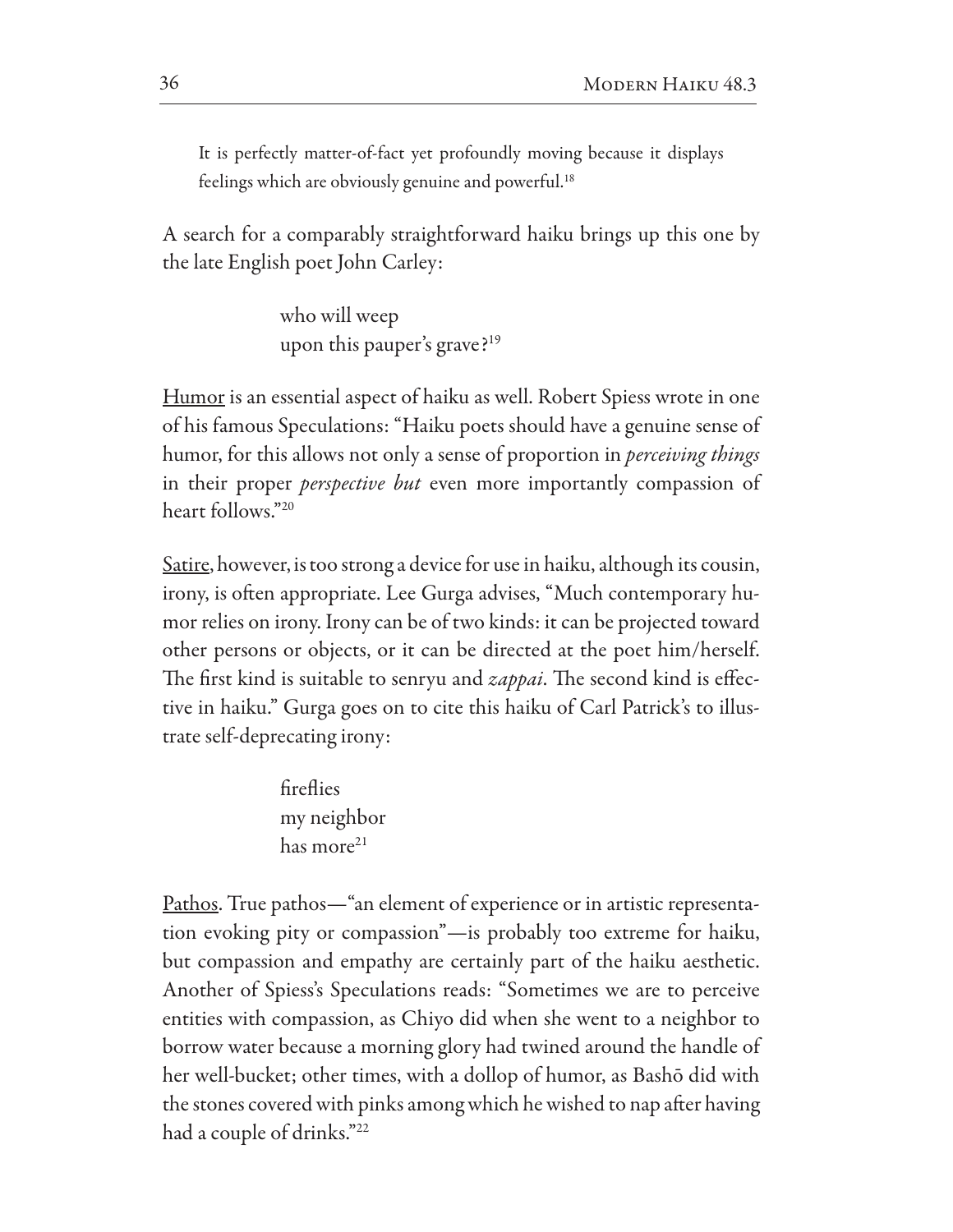Non-intellectualism. This, too is a mainstay of haiku wisdom, and is often adduced as a major difference between haiku and Western poetry. The argument goes that haiku represent a raw moment in nature, and the emotions and intellectual views of the author should not be included in the haiku because of the risk that the emotions and intellect of the reader might be precluded.

All of these criteria of Barnes's for comparing Native American songs with haiku assume a common derivation—that is, that both forms are purposefully composed. Poet and haiku historian Tom Lynch however, avers that this is not really accurate:

The songs are not esthetic objects like Western poetry, but are used for personal access to power—a spiritual vehicle. According to Frances Densmore, an early translator, the dream songs of the Chippewa/Ojibway were not composed, but "came to the Indian in a dream or trance; by singing a song he can recall the condition under which it came to him, a condition of direct communication with the supernatural."23

Such a creative process certainly does not apply to haiku.

#### **THEMES AND TOPICS**

Come might say that the most striking and important convergence of  $\bigcup$  American Indian and Japanese poetry is that the two cultures share a view of Nature and Man's relationship to it. Without going much deeper into this subject, I would suggest this is only partially true. Both cultures revere Nature, and historically the Native Americans have lived in Nature. The Japanese, on the other hand, at least in recent centuries, have inhabited a very stylized, sanitized version of Nature, as exemplified by rarified arts like bonsai and ikebana rather than direct encounters with the wilderness or essential Nature.

Sense of place. Poets in both societies do, however, share a "nostalgic sense of place."<sup>24</sup> This is an important aspect of both haiku and Indian songs. Native Americans typically live closer to their locales than most European Americans (who are virtually unique in their physical mobility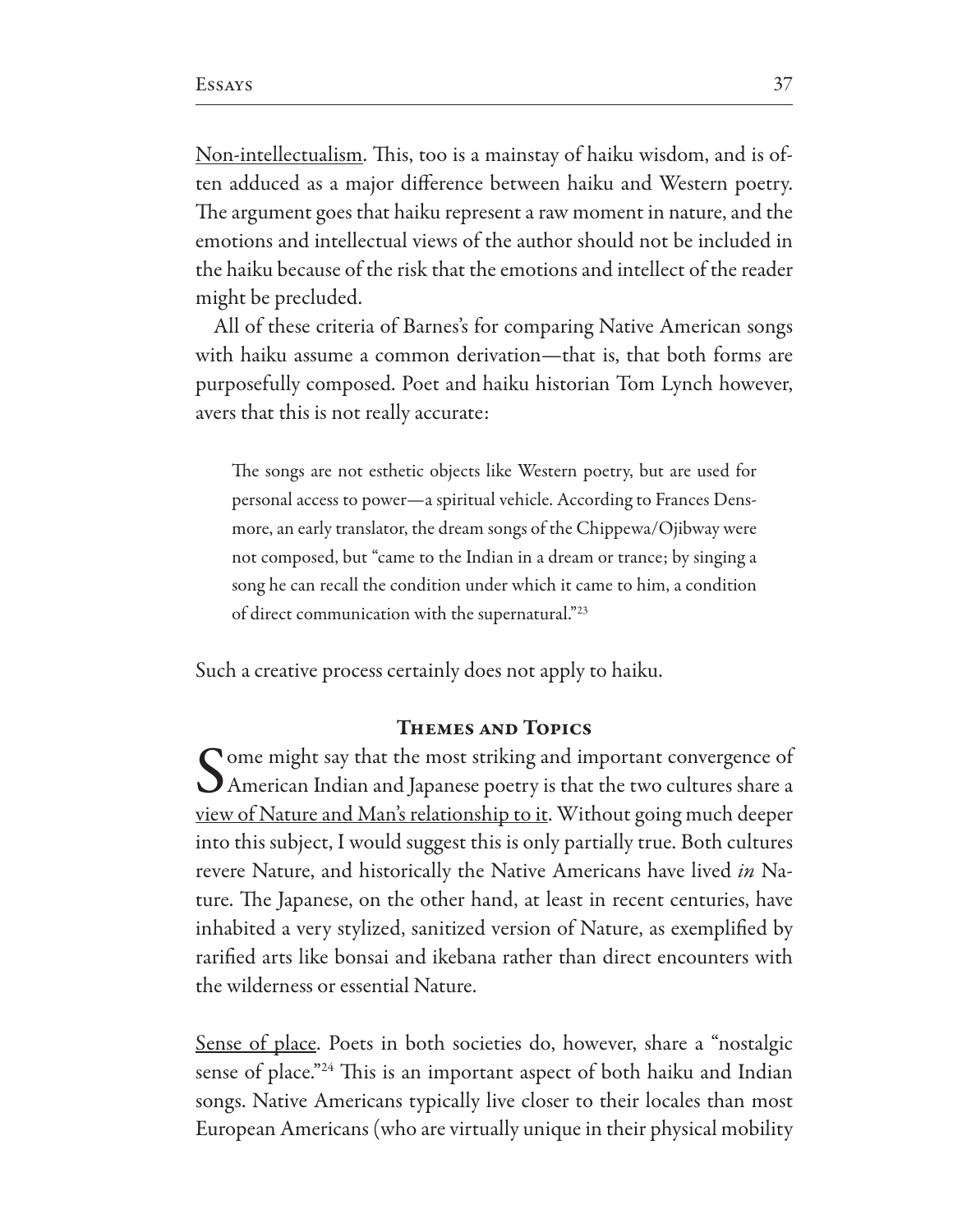and lack of cultural historicity). For two reasons: (1) by definition they have a common ground (the reservations, pueblos, etc.) and maintain strong links to them, and (2) In both cultures there is a sense of coming *from* the land, not to the land.

Kinship is based on a sense of a peoples' relatedness, usually because they descend from common ancestors and inhabit the same space. This is certainly the case in Japan, geographically isolated and for centuries deliberately segregated culturally. It also defines the feelings of many Native Americans who share a sense of place, culture, and religion. Haruo Shirane might characterize sense of place as a strong "horizontal" sense among a people—while kinship is a manifestation of a "vertical" link to the past through ancestors.<sup>25</sup> Native American writing based on connections with tribal ideas and experiences in nature might be compared to the kidai system—the use of allusion or even symbolic words to establish seasonality—in Japanese poetry.

Notions of kinship are strengthened by a shared history of sufferingcompare the incursions of the European immigrants on Native American ways with the World War II internment of Japanese Americans. It is a bit of a stretch, however, to extend this similarity to Japanese in Japan, though some might see the reaction to the U.S. use of the atomic bomb on Japanese cities as another example of kinship reinforced by depredations from outside.

Native American song and poetic traditions intentionally keep ancient ways alive. They deliberately cultivate a unified state of mind or spirit. Haiku too has been very traditional and conservative. Even today, as a general rule Japanese haiku poets prefer reworking old themes and topics above striking out to forge new ones.

Cultural survival and rebirth among Native Americans are topics of particular interest to Karen Jackson Ford, who in a 2009 paper makes the point about the importance of cultural survival in Japanese and, especially, Native American writing.<sup>26</sup> In Native American prose and "longpoetry"—though perhaps not so much in haiku—a major aspect of cultural survival has to do with displacement and dispossession, the pushing of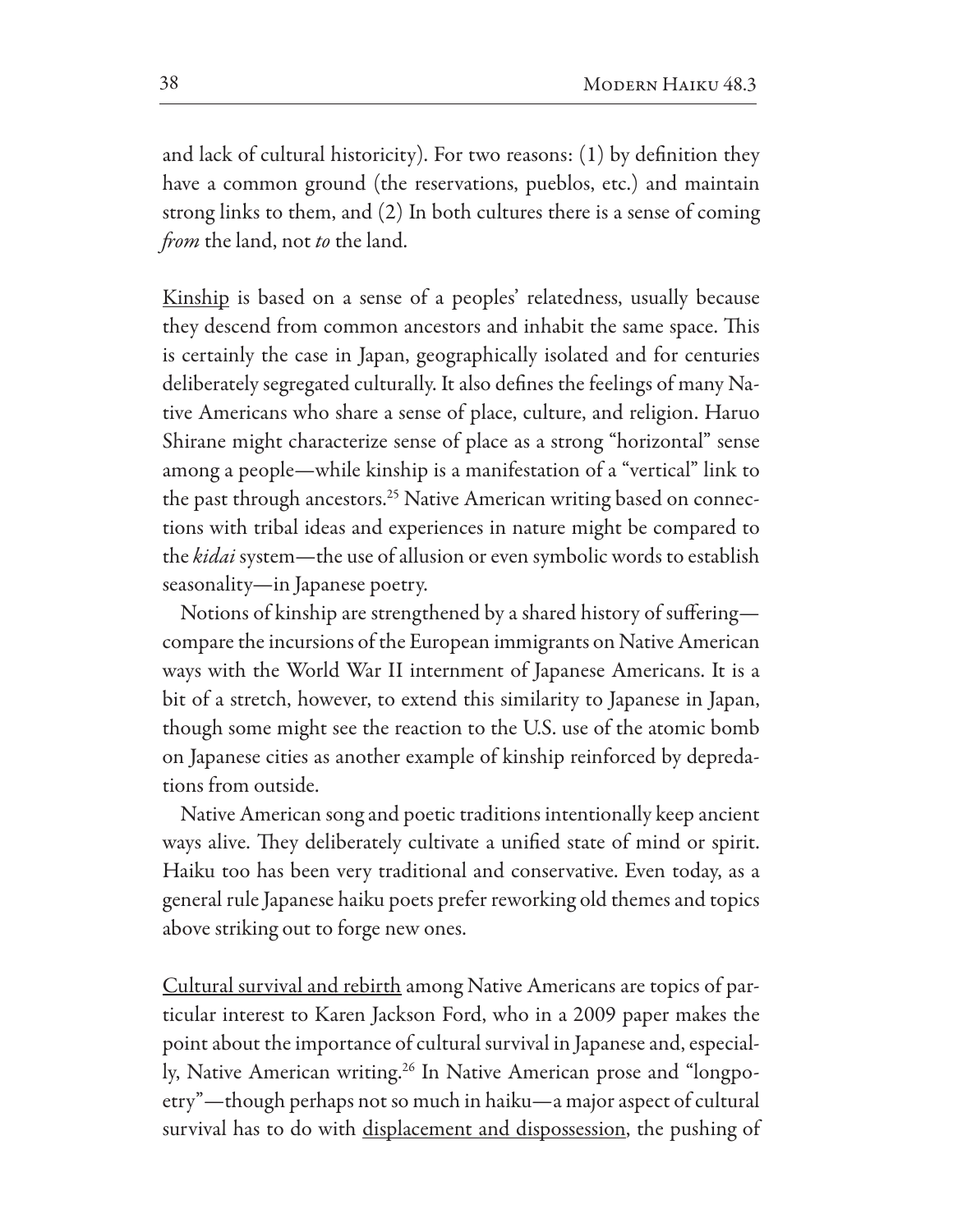indigenous peoples from their homelands, the seizure by Europeans of their economic and cultural patrimony, and so forth.

As Ford points out, the theme of displacement and dispossession is found in haiku written by the first group of Japanese to come in contact with Native Americans, those in the World War II internment camps. These poets "remark on the painful similarity between their situation and that of the [Modoc tribe]" that lived in the area of the Tule Lake Internment Camp in haiku such as:

> Summer mountain cross on Castle Rock pitiful last days of Indians

Looking at summer moon on Castle Rock we are living in alien (enemy) land<sup>27</sup>

Or again, this haiku by Itaru Ina, another internee:<sup>28</sup>

I live in a country without love, where the roses are red.

Still, Native American poets write overwhelmingly in English, not their native languages. In my research I have encountered only one haiku written in or translated from a Native American language:

| nisawayi ii                  | in the tangle  |
|------------------------------|----------------|
| zaagaakwaa oziisigobimizhiig | of the willows |
| maadakamigad ziigwaan        | spring begins  |

Patti Kryzanowski<sup>29</sup>

The necessity or convenience to write in English may be an index of how much cultural heritage has been lost. But the opposite might also be true: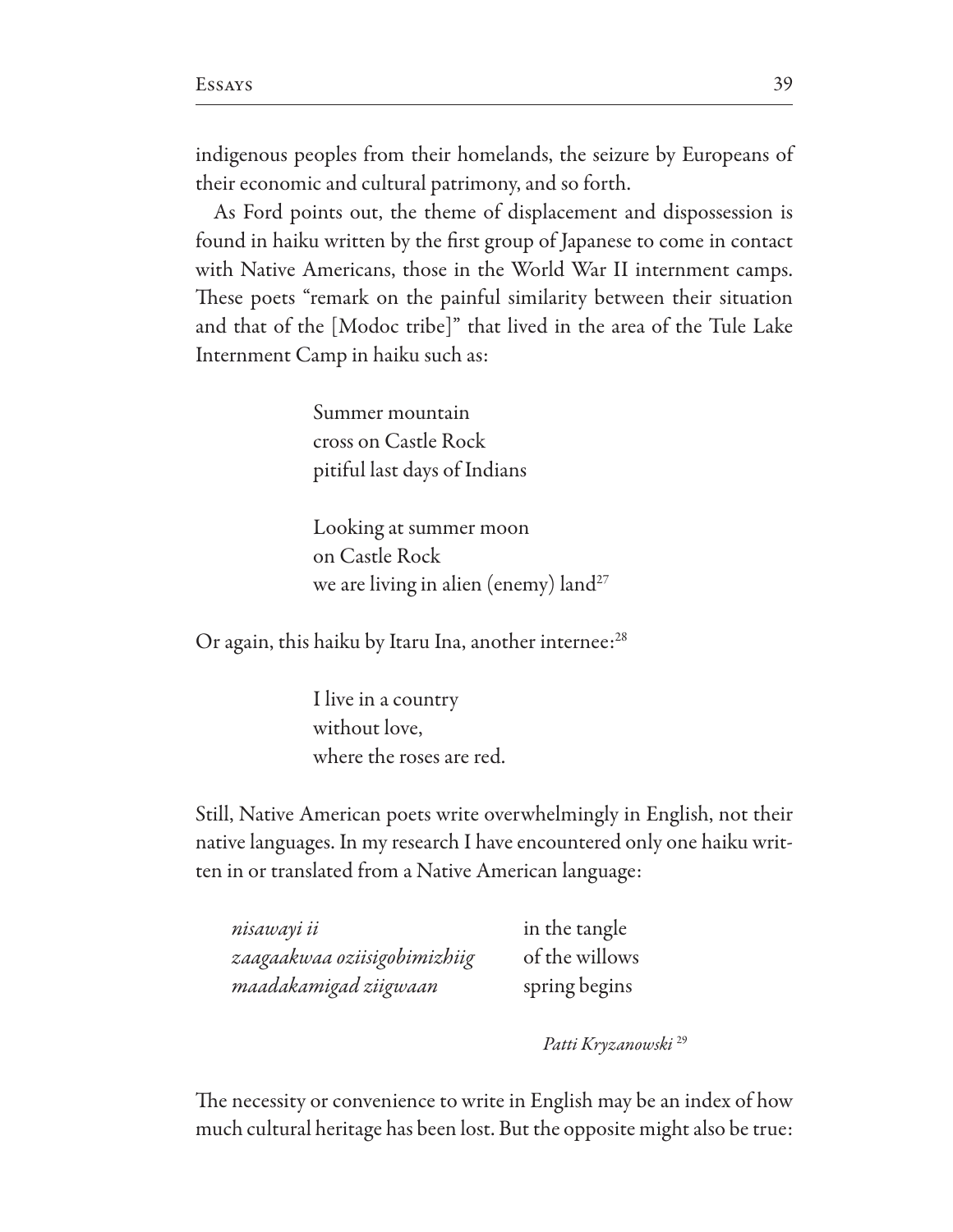it could suggest the importance of English as a unifying force for all Native American peoples as they explore their common cultural and social experience.

In his scholarly and literary work, Gerald Vizenor has developed ideas about the problems of preserving cultural identity in the midst of a European society, using such new constructs such as "survivance" ("survival" + "resistance") and "paracolonial" ("a colonialism beyond colonialism, multiple, contradictory, and with all the attendant complications of internal, neo- and post-colonialism").<sup>30</sup> Ford writes, "Vizenor credits haiku with broadening his perspective beyond the ideology of the Vanishing American and other Indian myths. If his "reexpressions" of Anishinaabe songs explicitly testify to the continuance of his Native culture, Vizenor's haiku have also sustained what he terms his "survivance." Elsewhere Vizenor explains, "I choose the word 'survivance' deliberately, not 'survival.' I consider survival to be a reaction, a response. But if we have dominance-in other words, a condition that's recognizable as a world view-then surely we have survivance, we have a condition of not being a victim."31

 $***$ 

Part Two of this essay will appear in the next issue of Modern Haiku and will include poems and haiku by Native Americans as well as look at the influences of Native American poetry on American haiku.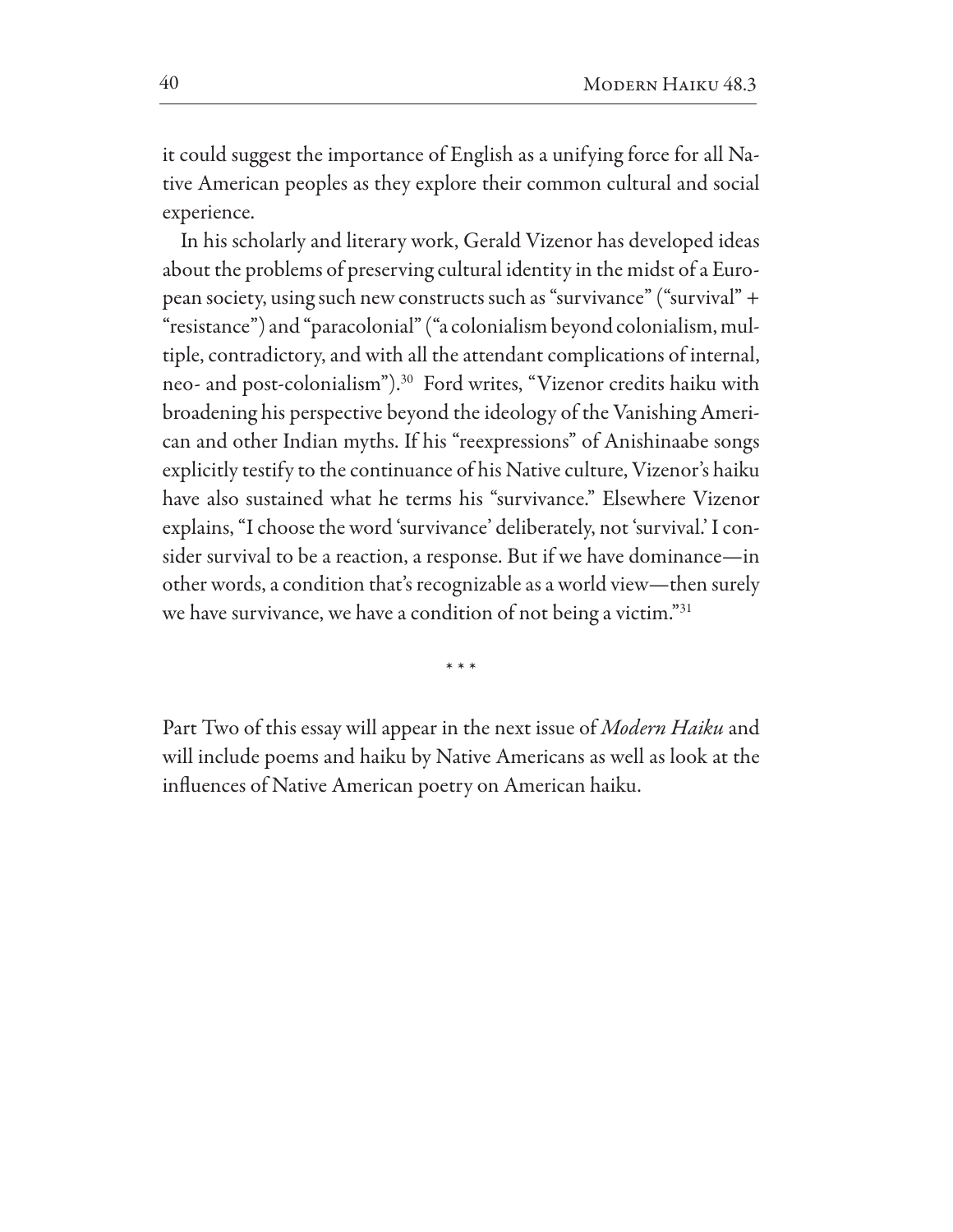## **NOTES**

<sup>1</sup> This paper was read in an earlier version at the First 2004 Quarterly Meeting of the Haiku Society of America, Fort Worth, Texas, March 2004, and again at the Seabeck (Washington) Haiku Retreat in November 2011.

<sup>2</sup> On the latter, see my essay "Black Haiku: The Uses of Haiku by African American Poets

<sup>3</sup> Chamberlain, "Bashō and the Japanese Poetical Epigram," 38.

<sup>4</sup> Blaeser, Gerald Vizenor, 112. One might prolong the argument by pointing out that Rexroth's chronology is somewhat skewed: Densmore published her findings between 1910 and 1957, and, while Rexroth himself published his first book of translations from Japanese in 1975, there existed a substantial body of translations and original haiku in English even before 1957, when Densmore's work tapered off.

<sup>5</sup> Castro, Interpreting the Indian, 16-27.

 $6$  Ibid., 25.

<sup>7</sup> Pound, "Vorticism," 461-71. Excerpted in "Emerging from Absence: An Archive of Japan in English-Language Verse," http://themargins.net/anth/1910-1919/ poundvorticism.html.

<sup>8</sup> Walsh, Master-Singers of Japan (1910).

<sup>9</sup> Yasuomi Koganei's Meguro International Haiku Circle, Ikuyo Yoshimura's Evergreen Haiku Club in Gifu, and Stephen Henry Gill's Hailstone Haiku Circle are examples.

<sup>10</sup> Part III, "Hiawatha's Childhood."

<sup>11</sup> Castro, xvii.

<sup>12</sup> Snyder, "Hitch-Haiku" in Back Country (1964).

<sup>13</sup> Barnes, American Indian Verse, quoted in Howard, American Indian Poetry, 39.

<sup>14</sup> Blaeser, *Absentee Indians*.

<sup>15</sup> Blaeser, "Multiple Traditions," 347

<sup>16</sup> Cited in Blaeser, "Multiple Traditions," 346.

<sup>17</sup> Velie, American Indian Literature, 75.

<sup>18</sup> Velie, 76.

<sup>19</sup> Carley, from "Lingering Heat" [yotsumono, with Hortensia Anderson], Carley, The Little Book of Yotsumonos.

<sup>20</sup> Spiess, *New and Selected Speculations* #131. "Prompted in part by a passage by Lama Anagarika Govinda's."